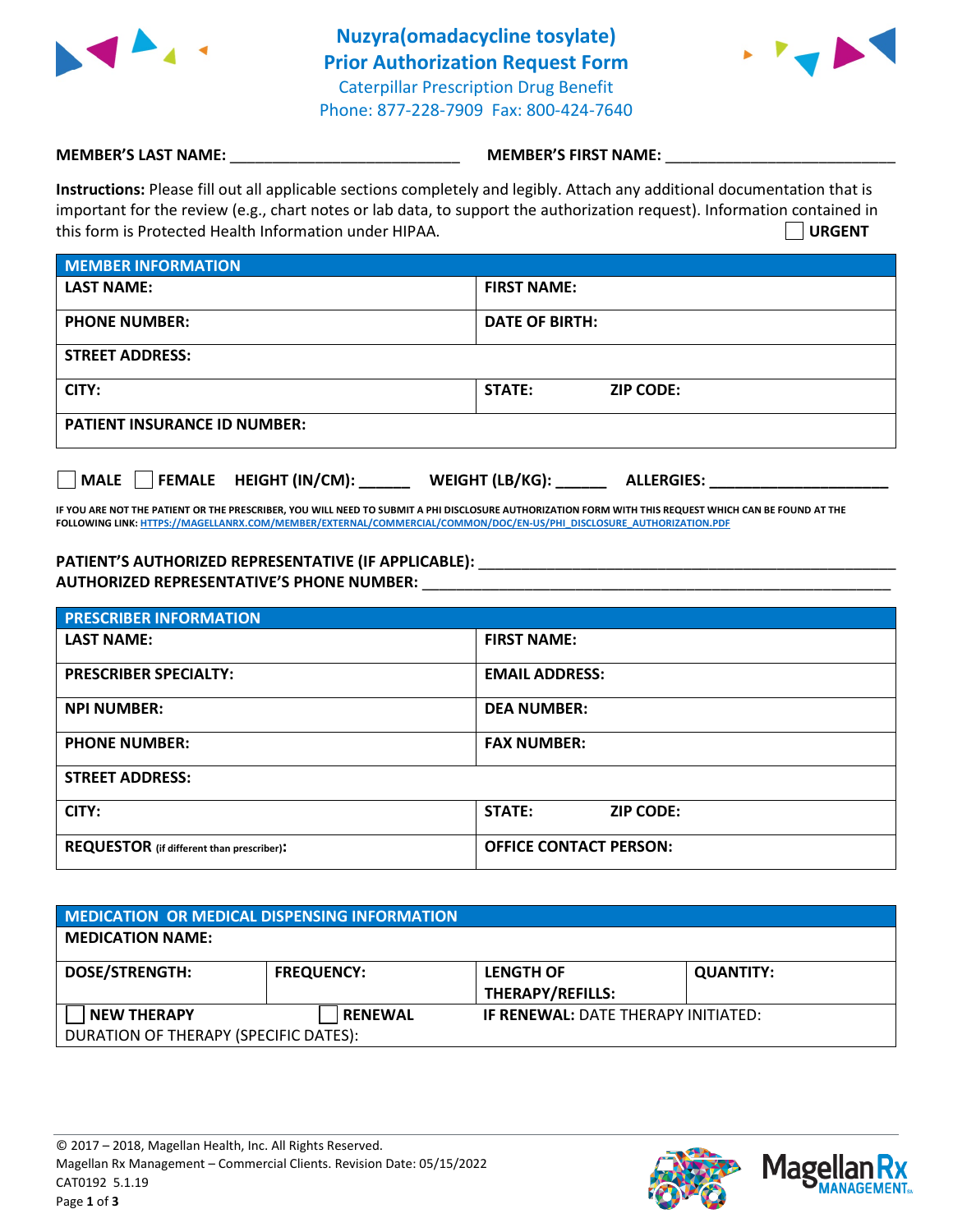

**Nuzyra(omadacycline tosylate) Prior Authorization Request Form** Caterpillar Prescription Drug Benefit Phone: 877-228-7909 Fax: 800-424-7640



**MEMBER'S LAST NAME:** \_\_\_\_\_\_\_\_\_\_\_\_\_\_\_\_\_\_\_\_\_\_\_\_\_\_\_ **MEMBER'S FIRST NAME:** \_\_\_\_\_\_\_\_\_\_\_\_\_\_\_\_\_\_\_\_\_\_\_\_\_\_\_

*Continued on next page.*

| 1. HAS THE PATIENT TRIED ANY OTHER MEDICATIONS FOR THIS CONDITION? |                                     | YES (if yes, complete below)<br><b>NO</b> |  |  |
|--------------------------------------------------------------------|-------------------------------------|-------------------------------------------|--|--|
| <b>MEDICATION/THERAPY (SPECIFY</b>                                 | <b>DURATION OF THERAPY (SPECIFY</b> | <b>RESPONSE/REASON FOR</b>                |  |  |
| DRUG NAME AND DOSAGE):                                             | DATES):                             | <b>FAILURE/ALLERGY:</b>                   |  |  |
|                                                                    |                                     |                                           |  |  |
|                                                                    |                                     |                                           |  |  |
|                                                                    |                                     |                                           |  |  |
| <b>2. LIST DIAGNOSES:</b>                                          |                                     | $ICD-10:$                                 |  |  |
| $\Box$ community-acquired bacterial pneumonia (CABP)               |                                     |                                           |  |  |
| □ acute bacterial skin and skin structure infections (ABSSSI)      |                                     |                                           |  |  |
| $\Box$ Mycobacterium abscessus (Mab)                               |                                     |                                           |  |  |
| $\Box$ Other diagnosis: $\Box$ ICD-10 Code(s):                     |                                     |                                           |  |  |
|                                                                    |                                     |                                           |  |  |

**3. REQUIRED CLINICAL INFORMATION:** PLEASE PROVIDE ALL RELEVANT CLINICAL INFORMATION TO SUPPORT A PRIOR AUTHORIZATION.

**Clinical Information:**

**Is prescriber an infectious disease specialist, pulmonologist, or cystic fibrosis specialist? □ Yes □ No**

**Does patient have positive cultures for** *Mycobacterium abscessus?* **□ Yes □ No** *Please submit lab results & subspecies, if available.* 

**Does patient have** *in vitro* **sensitivities? □ Yes □ No** *Please submit lab results.*

**Does patient have "erm gene" results available? □ Yes □ No** *Please submit lab results.*

**Has patient tried and failed a course of antibiotics, which include at least one macrolide antibiotic such as azithromycin, clarithromycin, in combination with two other antibiotics such as amikacin, imipenem, clofazimine, cefoxitin, linezolid, tigecycline, eravacycline, or bedaquiline? □ Yes □** *No Please submit a list of trial dates.*

**Are there any other comments, diagnoses, symptoms, medications tried or failed, and/or any other information the physician feels is important to this review?**

**Please note:** Not all drugs/diagnosis are covered on all plans. This request may be denied unless all required information is received.

**ATTESTATION:** I attest the information provided is true and accurate to the best of my knowledge. I understand that the Health Plan, insurer, Medical Group or its designees may perform a routine audit and request the medical information necessary to verify the accuracy of the information reported on this form.

**Prescriber Signature or Electronic I.D. Verification:** \_\_\_\_\_\_\_\_\_\_\_\_\_\_\_\_\_\_\_\_\_\_\_\_\_\_\_\_\_\_\_\_ **Date:** \_\_\_\_\_\_\_\_\_\_\_\_\_\_\_\_

**CONFIDENTIALITY NOTICE:** The documents accompanying this transmission contain confidential health information that is legally privileged. If you are not the intended recipient, you are hereby notified that any disclosure, copying, distribution, or action taken in reliance on the contents